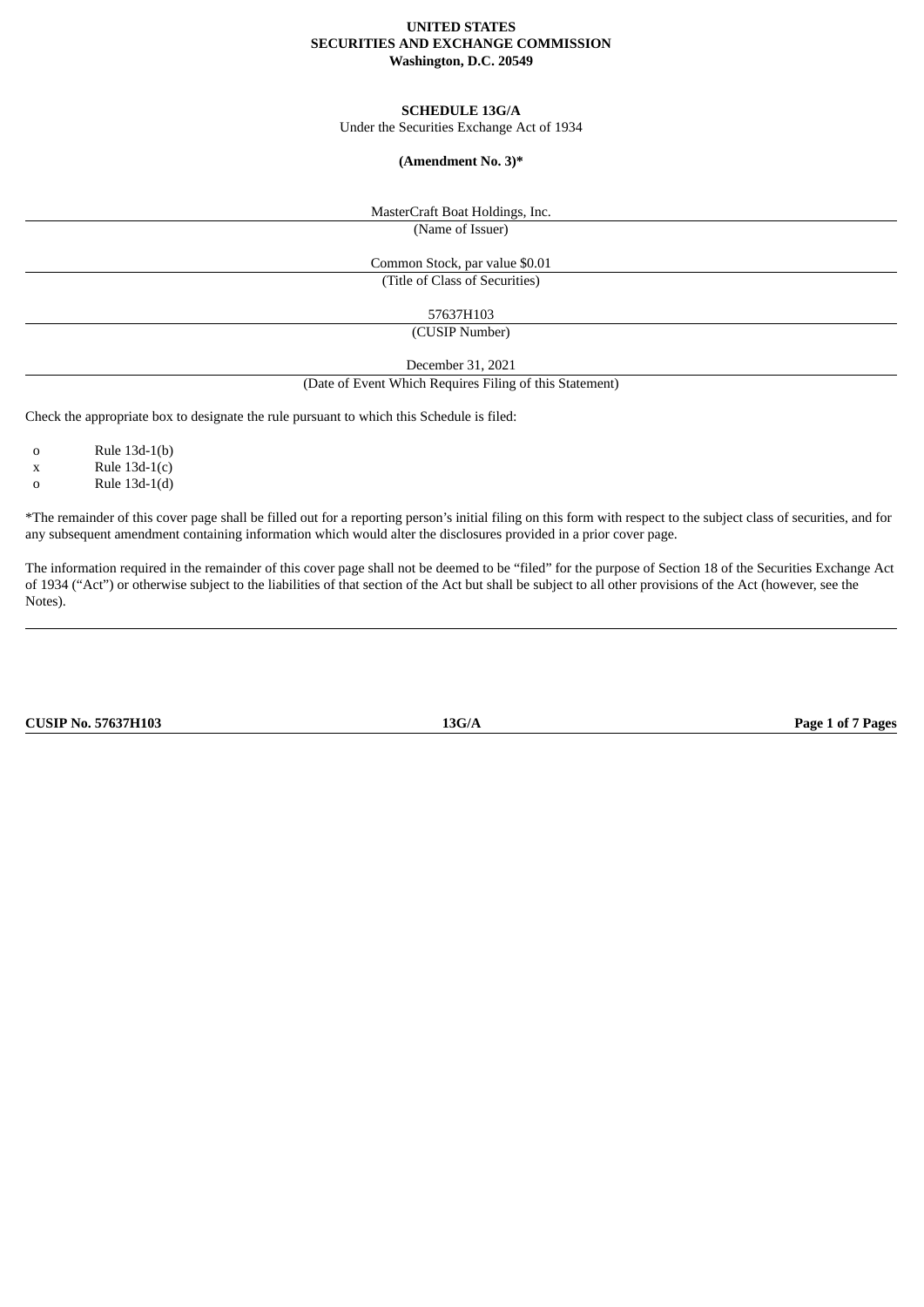| 1.                                                                                                                               | NAME OF REPORTING PERSONS<br>Divisar Partners QP, L.P.                                                |    |                                                    |  |  |  |  |
|----------------------------------------------------------------------------------------------------------------------------------|-------------------------------------------------------------------------------------------------------|----|----------------------------------------------------|--|--|--|--|
| 2.                                                                                                                               | CHECK THE APPROPRIATE BOX IF A MEMBER OF A GROUP<br>(SEE INSTRUCTIONS)<br>$(a)$ o<br>$(b)$ 0          |    |                                                    |  |  |  |  |
| 3.                                                                                                                               | <b>SEC USE ONLY</b>                                                                                   |    |                                                    |  |  |  |  |
| 4.                                                                                                                               | CITIZENSHIP OR PLACE OF ORGANIZATION<br>Delaware                                                      |    |                                                    |  |  |  |  |
| NUMBER OF<br><b>SHARES</b><br><b>BENEFICIALLY</b><br><b>OWNED BY</b><br><b>EACH</b><br><b>REPORTING</b><br><b>PERSON</b><br>WITH |                                                                                                       | 5. | <b>SOLE VOTING POWER</b><br>$\mathbf{0}$           |  |  |  |  |
|                                                                                                                                  |                                                                                                       | 6. | <b>SHARED VOTING POWER</b><br>993,834 (See Note 2) |  |  |  |  |
|                                                                                                                                  |                                                                                                       | 7. | SOLE DISPOSITIVE POWER<br>$\bf{0}$                 |  |  |  |  |
|                                                                                                                                  |                                                                                                       | 8. | SHARED DISPOSITIVE POWER<br>993,834 (See Note 2)   |  |  |  |  |
| 9.                                                                                                                               | AGGREGATE AMOUNT BENEFICIALLY OWNED BY EACH REPORTING PERSON<br>993,834 (See Note 2)                  |    |                                                    |  |  |  |  |
| 10.                                                                                                                              | CHECK IF THE AGGREGATE AMOUNT IN ROW (9) EXCLUDES CERTAIN SHARES<br>(SEE INSTRUCTIONS)<br>$\mathbf 0$ |    |                                                    |  |  |  |  |
| 11.                                                                                                                              | PERCENT OF CLASS REPRESENTED BY AMOUNT IN ROW (9)<br>5.4% (See Note 1)                                |    |                                                    |  |  |  |  |
| 12.                                                                                                                              | TYPE OF REPORTING PERSON (SEE INSTRUCTIONS)<br>PN                                                     |    |                                                    |  |  |  |  |

(1) Based on 18,498,202 outstanding shares of Common Stock (as defined below) as of January 28, 2022, as represented by the Issuer in the Form 10-Q filed with the Securities and Exchange Commission on February 3, 2022.

(2) Pursuant to Rule 13d-4 under the Securities Exchange Act of 1934, as amended, Divisar Partners QP, L.P. expressly disclaims beneficial ownership over any of the securities reported in this statement, and the filing of this statement shall not be construed as an admission that Divisar Partners QP, L.P. is the beneficial owner of any of the securities reported herein.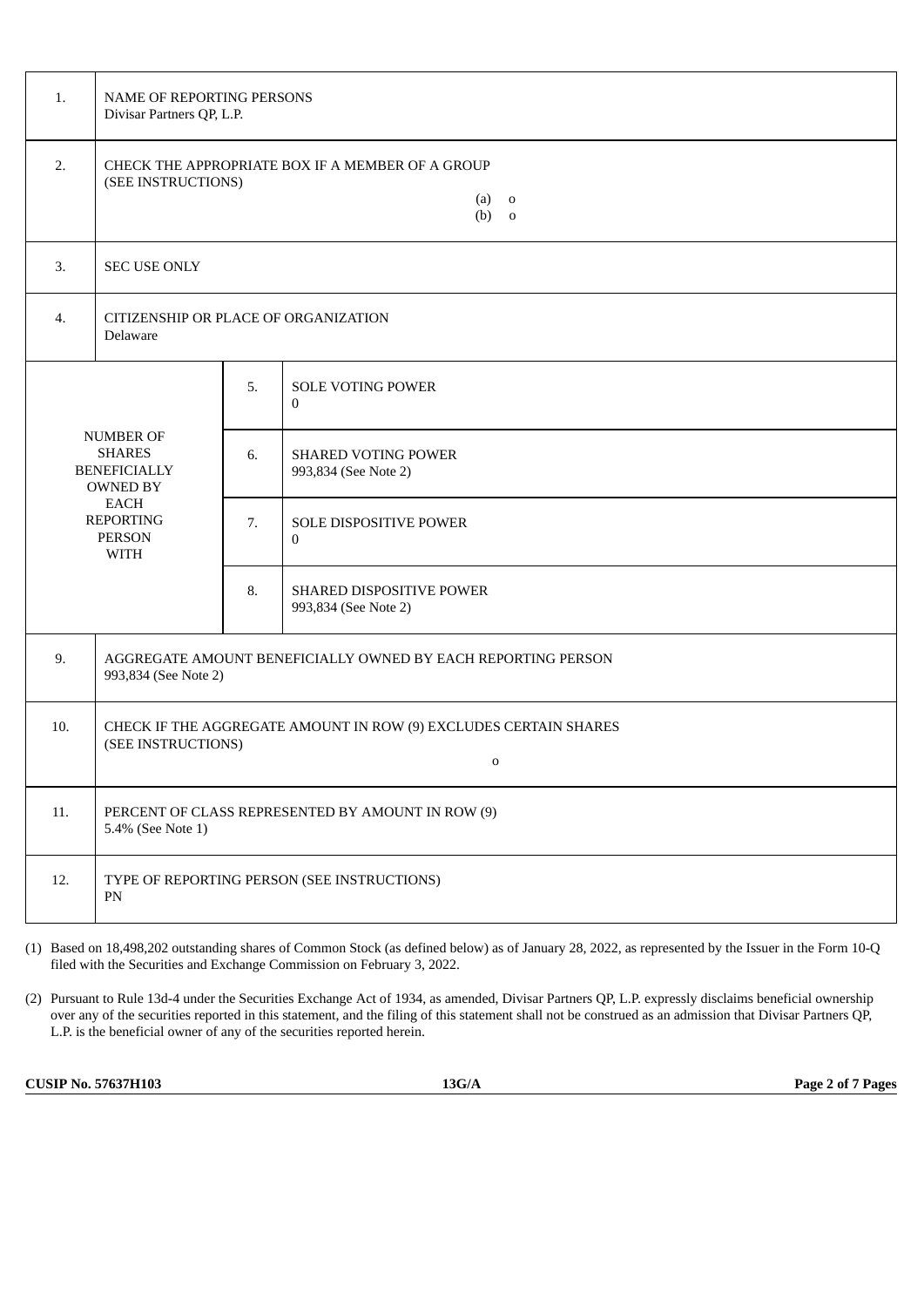| 1.                                                                          | NAME OF REPORTING PERSONS<br>Divisar Capital Management LLC                                                         |    |                                               |  |  |  |
|-----------------------------------------------------------------------------|---------------------------------------------------------------------------------------------------------------------|----|-----------------------------------------------|--|--|--|
| 2.                                                                          | CHECK THE APPROPRIATE BOX IF A MEMBER OF A GROUP<br>(SEE INSTRUCTIONS)<br>(a)<br>$\overline{\mathbf{0}}$<br>$(b)$ o |    |                                               |  |  |  |
| 3.                                                                          | SEC USE ONLY                                                                                                        |    |                                               |  |  |  |
| $\overline{4}$ .                                                            | CITIZENSHIP OR PLACE OF ORGANIZATION<br>Delaware                                                                    |    |                                               |  |  |  |
| <b>NUMBER OF</b><br><b>SHARES</b><br><b>BENEFICIALLY</b><br><b>OWNED BY</b> |                                                                                                                     | 5. | <b>SOLE VOTING POWER</b><br>$\mathbf{0}$      |  |  |  |
|                                                                             |                                                                                                                     | 6. | <b>SHARED VOTING POWER</b><br>1,082,690       |  |  |  |
|                                                                             | EACH<br><b>REPORTING</b><br><b>PERSON</b><br><b>WITH</b>                                                            |    | <b>SOLE DISPOSITIVE POWER</b><br>$\mathbf{0}$ |  |  |  |
|                                                                             |                                                                                                                     | 8. | SHARED DISPOSITIVE POWER<br>1,082,690         |  |  |  |
| 9.                                                                          | AGGREGATE AMOUNT BENEFICIALLY OWNED BY EACH REPORTING PERSON<br>1,082,690                                           |    |                                               |  |  |  |
| 10.                                                                         | CHECK IF THE AGGREGATE AMOUNT IN ROW (9) EXCLUDES CERTAIN SHARES<br>(SEE INSTRUCTIONS)<br>$\mathbf{O}$              |    |                                               |  |  |  |
| 11.                                                                         | PERCENT OF CLASS REPRESENTED BY AMOUNT IN ROW (9)<br>5.9% (See Note 3)                                              |    |                                               |  |  |  |
| 12.                                                                         | TYPE OF REPORTING PERSON (SEE INSTRUCTIONS)<br>IA, OO, HC                                                           |    |                                               |  |  |  |

(3) See Note (1) Above

**CUSIP No. 57637H103 13G/A Page 3 of 7 Pages**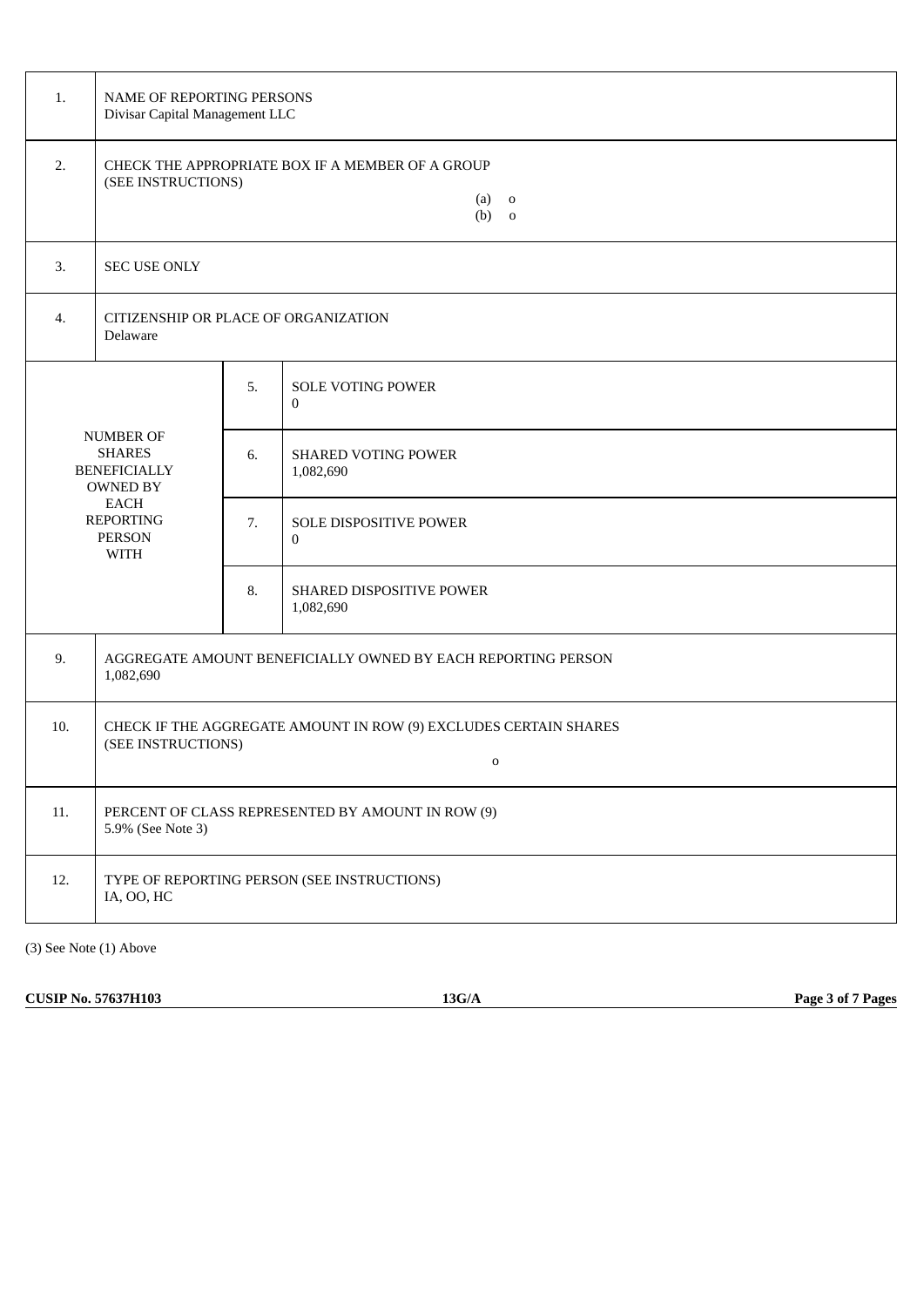| 1.               | NAME OF REPORTING PERSONS<br>Steven Baughman                                                                                            |    |                                          |  |  |  |
|------------------|-----------------------------------------------------------------------------------------------------------------------------------------|----|------------------------------------------|--|--|--|
| 2.               | CHECK THE APPROPRIATE BOX IF A MEMBER OF A GROUP<br>(SEE INSTRUCTIONS)<br>(a)<br>$\overline{\mathbf{0}}$<br>$(b)$ o                     |    |                                          |  |  |  |
| 3.               | SEC USE ONLY                                                                                                                            |    |                                          |  |  |  |
| $\overline{4}$ . | CITIZENSHIP OR PLACE OF ORGANIZATION<br><b>United States</b>                                                                            |    |                                          |  |  |  |
|                  | <b>NUMBER OF</b><br><b>SHARES</b><br><b>BENEFICIALLY</b><br>OWNED BY<br><b>EACH</b><br><b>REPORTING</b><br><b>PERSON</b><br><b>WITH</b> |    | <b>SOLE VOTING POWER</b><br>$\mathbf{0}$ |  |  |  |
|                  |                                                                                                                                         |    | <b>SHARED VOTING POWER</b><br>1,082,690  |  |  |  |
|                  |                                                                                                                                         |    | SOLE DISPOSITIVE POWER<br>$\mathbf{0}$   |  |  |  |
|                  |                                                                                                                                         | 8. | SHARED DISPOSITIVE POWER<br>1,082,690    |  |  |  |
| 9.               | AGGREGATE AMOUNT BENEFICIALLY OWNED BY EACH REPORTING PERSON<br>1,082,690                                                               |    |                                          |  |  |  |
| 10.              | CHECK IF THE AGGREGATE AMOUNT IN ROW (9) EXCLUDES CERTAIN SHARES<br>(SEE INSTRUCTIONS)<br>$\mathbf{O}$                                  |    |                                          |  |  |  |
| 11.              | PERCENT OF CLASS REPRESENTED BY AMOUNT IN ROW (9)<br>5.9% (See Note 4)                                                                  |    |                                          |  |  |  |
| 12.              | TYPE OF REPORTING PERSON (SEE INSTRUCTIONS)<br>IN, HC                                                                                   |    |                                          |  |  |  |

(4) See Note (1) Above

**CUSIP No. 57637H103 13G/A Page 4 of 7 Pages**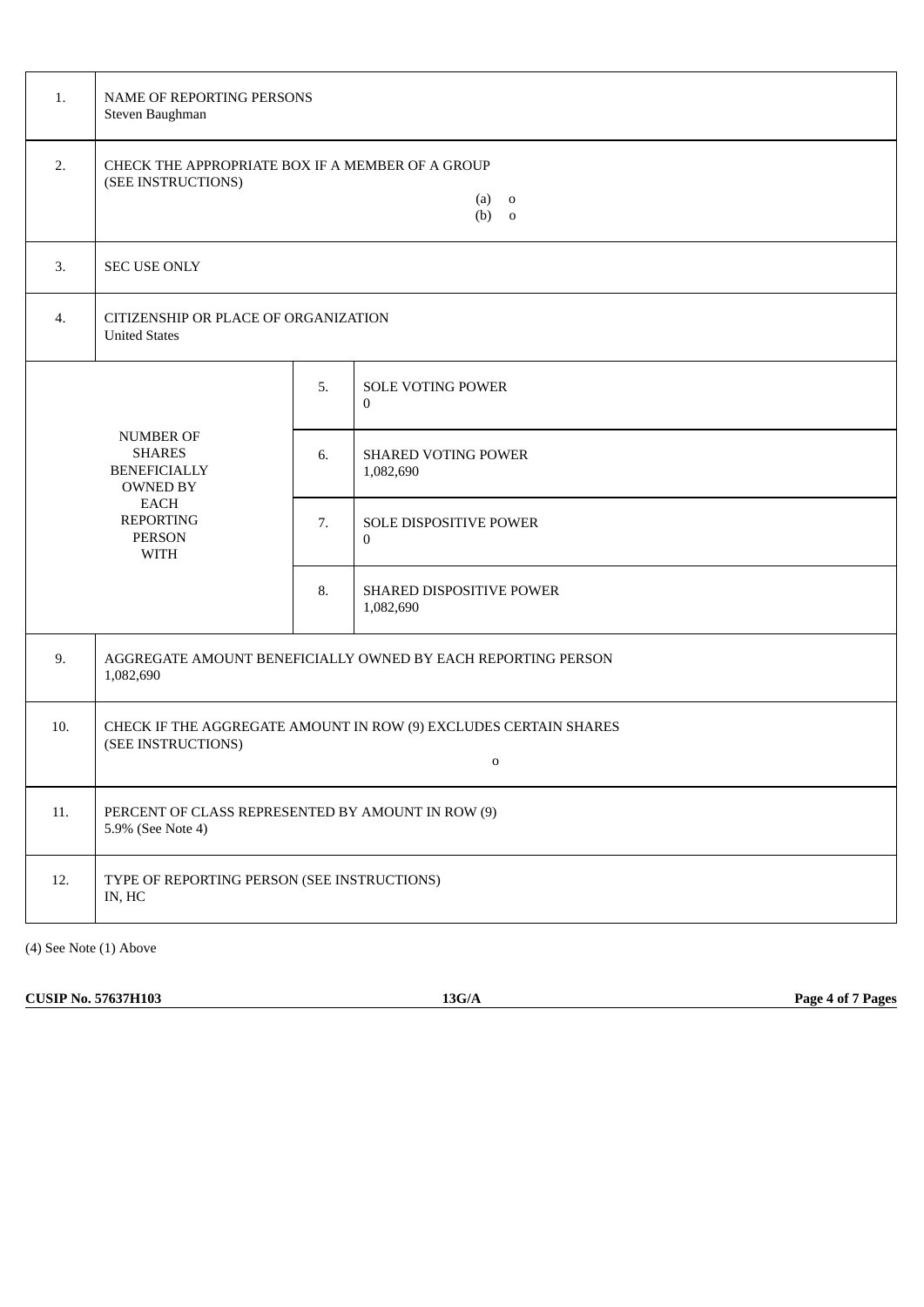# **AMENDMENT NO. 3 TO SCHEDULE 13G**

Reference is hereby made to the statement on Schedule 13G filed with the Securities and Exchange Commission by the Reporting Persons with respect to the Common Stock of the Issuer on August 15, 2019, Amendment No. 1 thereto filed on February 14, 2020, and Amendment No. 2 thereto filed on February 16, 2021 (as so amended, the "Schedule 13G"). Terms defined in the Schedule 13G are used herein as so defined.

The following Items of the Schedule 13G are amended and restated to read in their entirety as follows:

#### If this statement is filed pursuant to §§ 240.13d-1(b), or 240.13d-2(b) or (c), check whether the person filing is a:

Not Applicable

#### **Item 4. Ownership**

- (i) Divisar Partners QP, LP
	- (a) Amount beneficially owned: 993,834 (See Note 5)
	- (b) Percent of class: 5.4% (See Note 6)
	- (c) Number of shares as to which the person has:
		- (i) Sole power to vote or to direct the vote: 0
		- (ii) Shared power to vote or to direct the vote: 993,834 (See Note 5)
		- (iii) Sole power to dispose or to direct the disposition of: 0
		- (iv) Shared power to dispose or to direct the disposition of: 993,834 (See Note 5)
- (ii) Divisar Capital Management, LLC
	- (a) Amount beneficially owned: 1,082,690 (See Note 5)
	- (b) Percent of class: 5.9% (See Note 6)
	- (c) Number of shares as to which the person has:
		- (i) Sole power to vote or to direct the vote: 0
		- (ii) Shared power to vote or to direct the vote: 1,082,690 (See Note 5)
		- (iii) Sole power to dispose or to direct the disposition of: 0
		- (iv) Shared power to dispose or to direct the disposition of: 1,082,690 (See Note 5)
- (iii) Steven Baughman
	- (a) Amount beneficially owned: 1,082,690 (See Note 5)
	- (b) Percent of class: 5.9% (See Note 6)
	- (c) Number of shares as to which the person has:
		- (i) Sole power to vote or to direct the vote: 0
		- (ii) Shared power to vote or to direct the vote: 1,082,690 (See Note 5)
		- (iii) Sole power to dispose or to direct the disposition of: 0
		- (iv) Shared power to dispose or to direct the disposition of: 1,082,690 (See Note 5)

**CUSIP No. 57637H103 13G/A Page 5 of 7 Pages**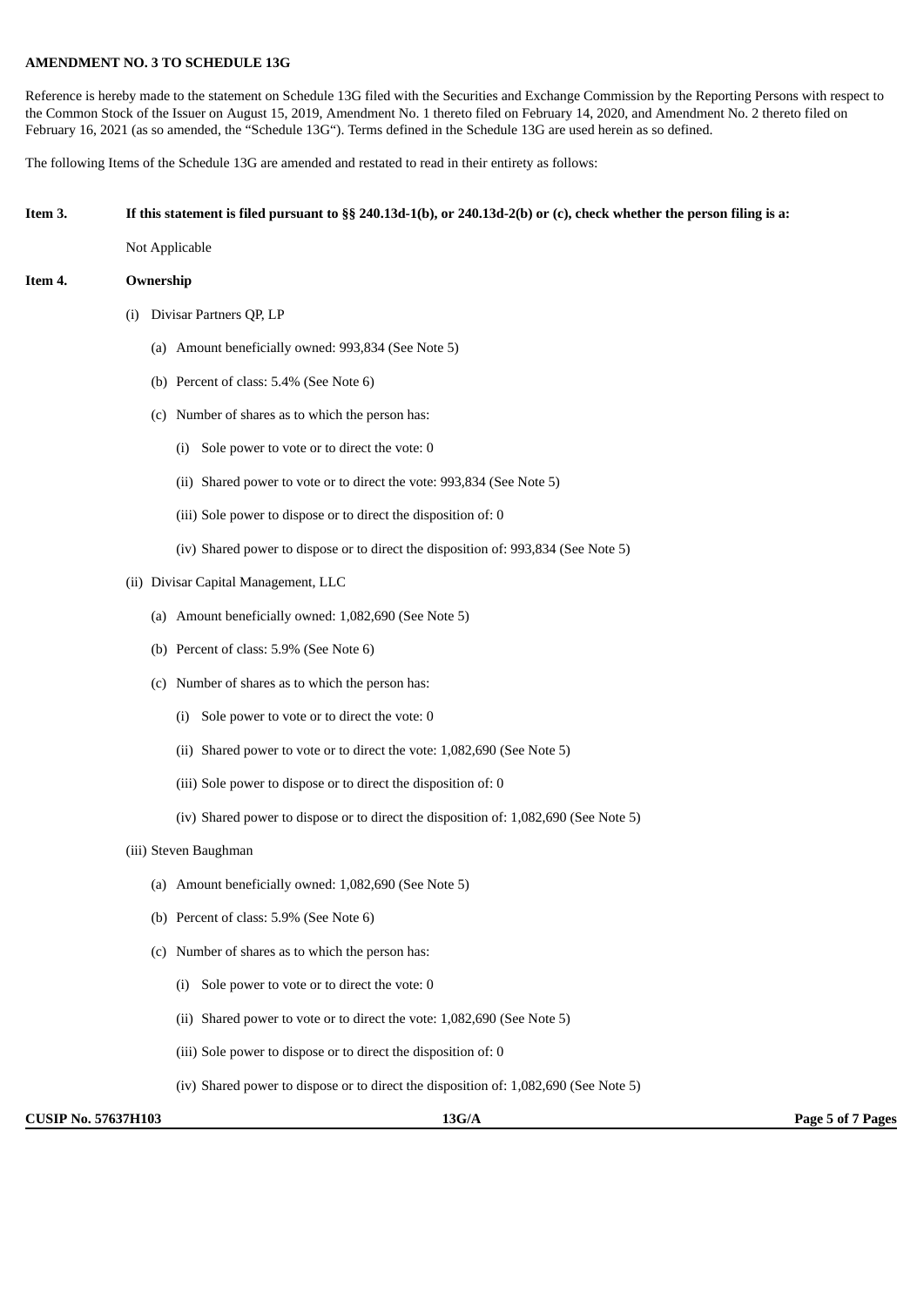#### Note 5:

Divisar Capital Management, LLC is an investment advisor that is registered under the Investment Advisors Act of 1940. Divisar Capital Management LLC, which serves as the general partner and investment manager to each of Divisar Partners QP, L.P. and Divisar Partners, L.P., (collectively "the Funds"), may be deemed to be the beneficial owner of all shares of Common Stock held by the Funds. Mr. Steven Baughman, as CEO of Divisar Capital Management LLC, with the power to exercise investment and voting discretion, may be deemed to be the beneficial owner of all shares of Common Stock held by the Funds. Pursuant to Rule 13d-4 under the Securities Exchange Act of 1934, as amended, each of the Funds expressly disclaims beneficial ownership over any of the securities reported in this statement, and the filing of this statement shall not be construed as an admission that either of the Funds are the beneficial owner of any of the securities reported herein.

Note 6:

Based on 18,498,202 outstanding shares of Common Stock (as defined below) as of January 28, 2022, as represented by the Issuer in the Form 10-Q filed with the Securities and Exchange Commission on February 3, 2022.

| Item 5. | <b>Ownership of Five Percent or Less of a Class:</b>                                                                                                                                                   |
|---------|--------------------------------------------------------------------------------------------------------------------------------------------------------------------------------------------------------|
|         | Not Applicable                                                                                                                                                                                         |
| Item 6. | <b>Ownership of More Than Five Percent on Behalf of Another Person:</b>                                                                                                                                |
|         | See Note 5 above. The Funds have the right to receive or the power to direct the receipt of dividends from, or the proceeds<br>from the sale of, the shares of Common Stock covered by this Statement. |
| Item 7. | Identification and Classification of the Subsidiary Which Acquired the Security Being Reported on By the Parent<br><b>Holding Company:</b>                                                             |
|         | See Note 5 above                                                                                                                                                                                       |
| Item 8. | <b>Identification and Classification of Members of the Group:</b>                                                                                                                                      |
|         | Not Applicable                                                                                                                                                                                         |
| Item 9. | <b>Notice of Dissolution of Group:</b>                                                                                                                                                                 |
|         | Not Applicable                                                                                                                                                                                         |

#### **Item 10. Certifications:**

Each of the Reporting Persons makes the following certification:

By signing below each Reporting Person certifies that, to the best of its knowledge and belief, the securities referred to above were not acquired and are not held for the purpose of or with the effect of changing or influencing the control of the issuer of the securities and were not acquired and are not held in connection with or as a participant in any transaction having that purpose or effect. After reasonable inquiry and to the best of my knowledge and belief, the undersigned certify that the information set forth in this statement is true, complete and correct.

Date: February 11, 2022

#### **DIVISAR PARTNERS QP, L.P.**

By: Divisar Capital Management, LLC, its General Partner By: /s/ Steven Baughman Name: Steven Baughman Title: CEO

## **DIVISAR CAPITAL MANAGEMENT LLC**

By: /s/ Steven Baughman Name: Steven Baughman Title: CEO

**STEVEN BAUGHMAN** By: /s/ Steven Baughman